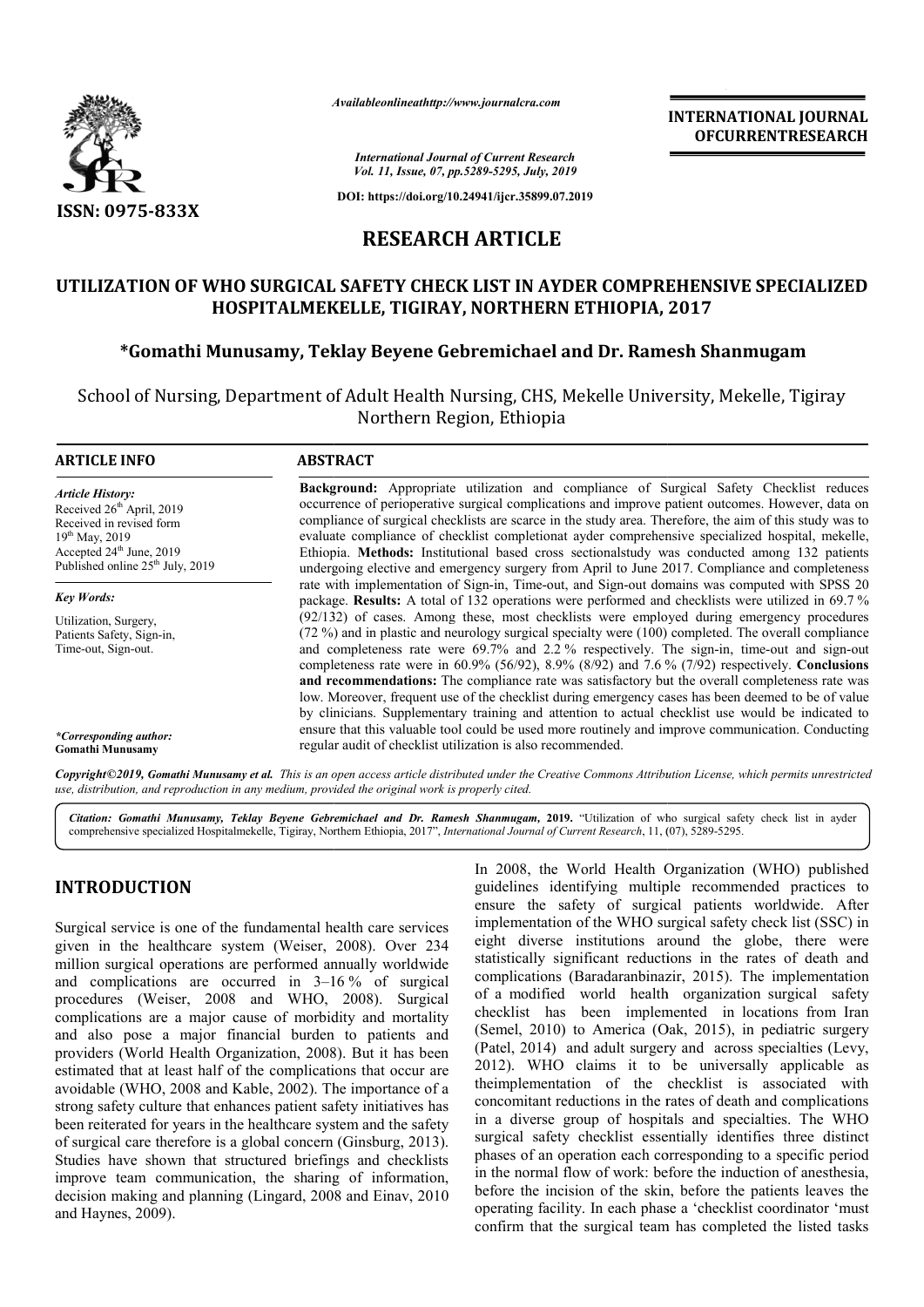before it proceeds with the procedure. Introduction of the checklist into a hospital is not sufficient to improve outcomes and compliance and understanding of the checklist may be a reason for the variation in the impact in surgical outcomes (Van Klei, 2012; Fourcade, 2012; Kwok, 2013 and Conley, 2011). Conley et al 2010 investigated the factors influencing implementation of the checklist in five Washing tonhospitals and concluded that effectiveness was dependent on the ability of leaders to persuasively explain why and adaptively show how to use the checklist (Aveling, 2013). Socioeconomics may also play a part in disparities incompliance, with a comparison of the surgical safety checklist use in high-income and low income families found compliance higher in the high income setting (http://www.who.int/patientsafety/safesurgery/knowledge\_base /SSSL\_Brochure\_final) Following the WHO'sSafe Surgery Saves Livescampaign (https://gis.harvard.edu/services/projectconsultation/project-resume/surgical-safety-web-map)

approximately 1790 institutions worldwide are now reported to be using the checklist (Weiser, 2008). ayder comprehensive specialized hospital introduced the checklist in early 2014 with acopy of the Surgical Safety Checklist (SSC) in each of the patient's notes. Approximately 12 surgeries are performed a day in aydersplit between orthopedics, general surgery, plastic surgery, ear nose and throat(ENT) and ophthalmology, and each specialty is required to fill in the SSC. As introduction of the check list on its own is insufficient to improve outcomes, observations of utilization should be done in order to achieve maximum benefit from the checklist.

## **Statement of the Problem**

The WHO has estimated that 234 million operations are performed annually around the globe (National Reporting and Learning System, 2015). And adverse events in surgery were reported to occur in 14 % of patientsof which 50% are thought to be preventable (Anderson, 2013). A systematic review including over 74 000 patient records found a median incidence of in-hospital adverse events of 9.2% with approximately half of those events being operation or drugrelated and 43% deemed preventable (24) http://www.nrls.npsa.nhs.uk/resources/collections/quarterlydata-summaries/?entryid45=135410). In England and Wales, the National Reporting and Learning System (NRLS) reported 10526 patients died or came to severe harm secondary to incidents in 2013-2014. Over 3000 of these incidents were related to treatment or procedure, or implementation of care and ongoing monitoring/review (Room, 2010). These figures, when extrapolated to the global number of surgeries conducted, are alarming and provide clear motivation to make surgery safer.

Ethiopia, one of the developing countries with a population of 82.8 million (Federal Democratic Republic of Ethiopia Ministry of Health, 2010), currently undergoing extensive development of healthcare services. Data on surgical outcomes is limited but published figures showed an all-cause surgical mortality of 7 % (Haynes, 2009). The Clinton Health Access Initiative (CHAI) and Yale Global Health Leadership Institute (GHLI) are working together with the Ethiopian Federal Ministry of Health to improve healthcare services across Ethiopia through the introduction of Ethiopian Hospital Reform Implementation Guidelines (EHRIG) in 2010 (Bosk2009). The WHO Surgical Safety Checklist is an important tool and its introduction to Ethiopian hospitals is an

integral part of the EHRIG. While critics point out that checklists alone are not sufficient to improve patient safety, and must be accompanied by wider strategies for quality improvement, it is hoped that implementation of the checklist will reduce surgical mortality and morbidity (Rogers, 2003 and Girard, 2007). The benefits of the Checklist, however, depend upon the individual hospitals' ability to implement it effectively.

## **Significance of the study**

The WHO Surgical Safety Checklist is an important tool. Despite the existing evidence for the use of the SSC, little is known about its real usage rate. To date, there are no reports in the medical literature on the usage rate of the SSC. Furthermore, usage habits of the SSC and reasons and circumstances of non-users of the SSC have not been explored. Knowledge of the usage rate SSC is essential for proper utilization. This study will identify the gap; so that this finding will have contributed for policy makers and significant others to take possible to improve knowledge of the proper utilization of WHO surgical safety check list and may provide a base line for further study on implementation.

## **LITERATURE REVIEW**

According to The Safe Surgery Saves Lives Study Group at the World Health Organization published a perioperative surgical safety checklist (SSC) in 2008 (WHO, *2008*). The introduction of the SSC in eight hospitals around the world was associated with a reduction in deaths from 1.5 % to 0.8 % and in major complications from  $11.0\%$  to  $7.0\%$  (Aveling, 2013). In a following study, de Vries *et al.* reported that implementation of a comprehensive checklist in hospitals with a high standard of care was associated with a reduction in postoperative complication rate from 27.3 % to 16.7 % (DeVries, 2010). In 2010, Semel *et al.* performed a hypothetical decision analysis of the checklist introduction (Semel, 2010). Per-use cost of the SSC was only \$11 and it generated cost savings once it prevented at least five major complications, since the cost of a major surgical complication was found to be \$11,626 on average (Dimick, 2004). Furthermore, hospitals may realize savings through gains in efficiency by introduction of the SSC. A checklist use in operating rooms resulted in improved nurse retention and a decrease in the number of operations that were cancelled or delayed (Nundy, 2008). Additional evidence suggests that operative briefings may actually decrease disruptions to the surgical workflow (Henrickson, 2009).

Accordingly, Norton *et al.* reported that 89 % of hospital staff believed that the checklist has improved patient safety in the perioperative environment (Norton, 2014). According to perspectives in quality designing the WHO Surgical Safety Checklist the use of checklists in health care is increasingly commonone of the first widely publicized checklists was for the insertion of central venous catheters. This checklist, in addition to other team-building exercises, helped significantly decrease the central line infection rate per 1000 catheter days from 2.7 at baseline to zero (Pronovost, 2006). Building on this early success, the World Health Organization's Patient Safety Programmed 'Safe Surgery Saves Lives' developed a Surgical Safety Checklist as a means of improving the safety of surgical care around the world. In a multinational study involving eight hospitals from diverse economic settings, its use improved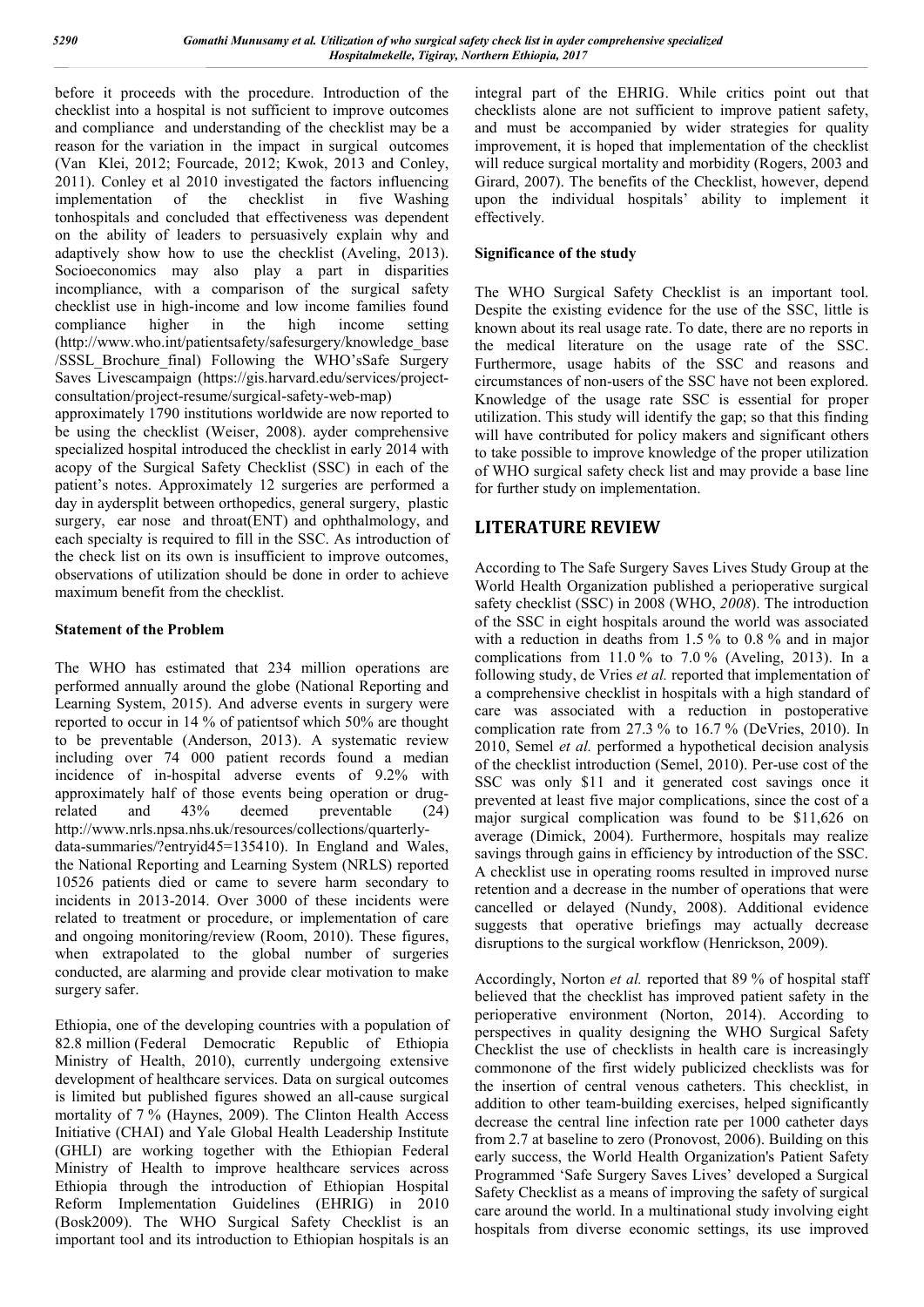compliance with standards of care by 65% and reduced the death rate following surgery by nearly 50% (Fuller, 2009). According to the studyin Switzerland Implementation of the Surgical Safety Checklist and Perceptions of Its Benefitssurgical procedures are performed to save lives and to improve patient's quality of life, unsafe practice and medical errors have also been incriminated in causing serious complications. Such preventable complications have been estimated to increase the total hospital cost by an average 10% (Haynes, 2009). The implementation of the SSC resulted in a 30% reduction in operative mortality and major complications, in both high and low income countries (Baradaranbinazir, 2015). According to the prospective survey the usage rate of the SSC was 91 % in urological departments in Germany. Recent surveys reported a slightly lower usage rate in Switzerland of 79 % (Mascherek, 2013) and in Ireland of 78 % (*Nugent, 2013*).

#### **Conceptual frame work**



**Figure 1. Conceptual frame work**

The above conceptual frame work is adopted from different literatures. In the above conceptual frame work there are factors that are not included completely in our research that including only Type of surgery ,Surgical specialty, Number of theatre staffs and Number of surgery of the day were included in this research

#### **Objective**

**General objective:** To assess proper utilization of surgical safety check list in ayder comprehensive specialized hospital 2017.

#### **Specific objectives**

- Toassess proper compliance rate of the signin phase of the WHO surgical safety checklist inayder comprehensive specialized hospital.
- Toassess proper compliance rate of the time out phase of the WHO surgical safety checklist inayder comprehensive specialized hospital.

 Toassess proper compliance rate of the sign out phase of the WHO surgical safety checklist inayder comprehensive specialized hospital.

## **METHODOLOGY**

**Study area and period:** Institutional based cross sectional study was conducted at ayder comprehensive specialized hospitalmekelle from April to June 2017.It serve's for more than 5 million people and it have 500 bedsestimatly. Mekelle is the capital city of Tigray Administrative regional state located783 kilometers north part of Addis Ababa.

**Study design:** Institutional based cross sectionalstudywere be conducted 2017.

**Source population:** All major surgeries cases which are performed with in the period of studyat ayder comprehensive specialized hospital.

**Study population:** All major surgeries cases which are performed with in the period of study at ayder comprehensive specialized hospital.

#### **Eligibility Criteria**

**Inclusion criteria:** All major surgeries cases which are performed with in the period of studyare included.

**Exclusion criteria:** Minor surgeries cases which are performed in the minor operation theater and major operation theater are not included.

**Sample size:** The sample size is calculated using single population proportion formula ( $P = 78$ ), confidence level of 95% and 5% significance level by using the following formula.

$$
n = \frac{(Z\alpha)^2 p(1-p)}{w^2}
$$

 $(1.96)^2(0.78)$  (1-0.78) = 264 isour estimated sample size  $(0.05)2$  $n_f=no/1+(no/N)$ 

 $264/1+264/252 = 132$  is our sample size

Where  $n =$  required sample size

- $Z =$  critical value for normal distribution at  $95\%$ confidence level which equals to 1.96 (z value at  $\alpha$ )  $=0.05$
- $P = (0.78)$  according to the Recent surveys reported a slightly lower usage rate in Ireland of 78 %
- $W = 0.05$  (5% margin of error);
- nf= corrected sample size,
- no= estimated sample size
- N=Total population (average12surgeries performed per day in ayder comprehensive specialized hospital x3weeks=252 is our total population)

Sampling procedure: We weredirect observed 132 major operative cases for 3 consecutive weeksto assess the utilization of WHO surgical check list inaider comprehensive specialized hospital.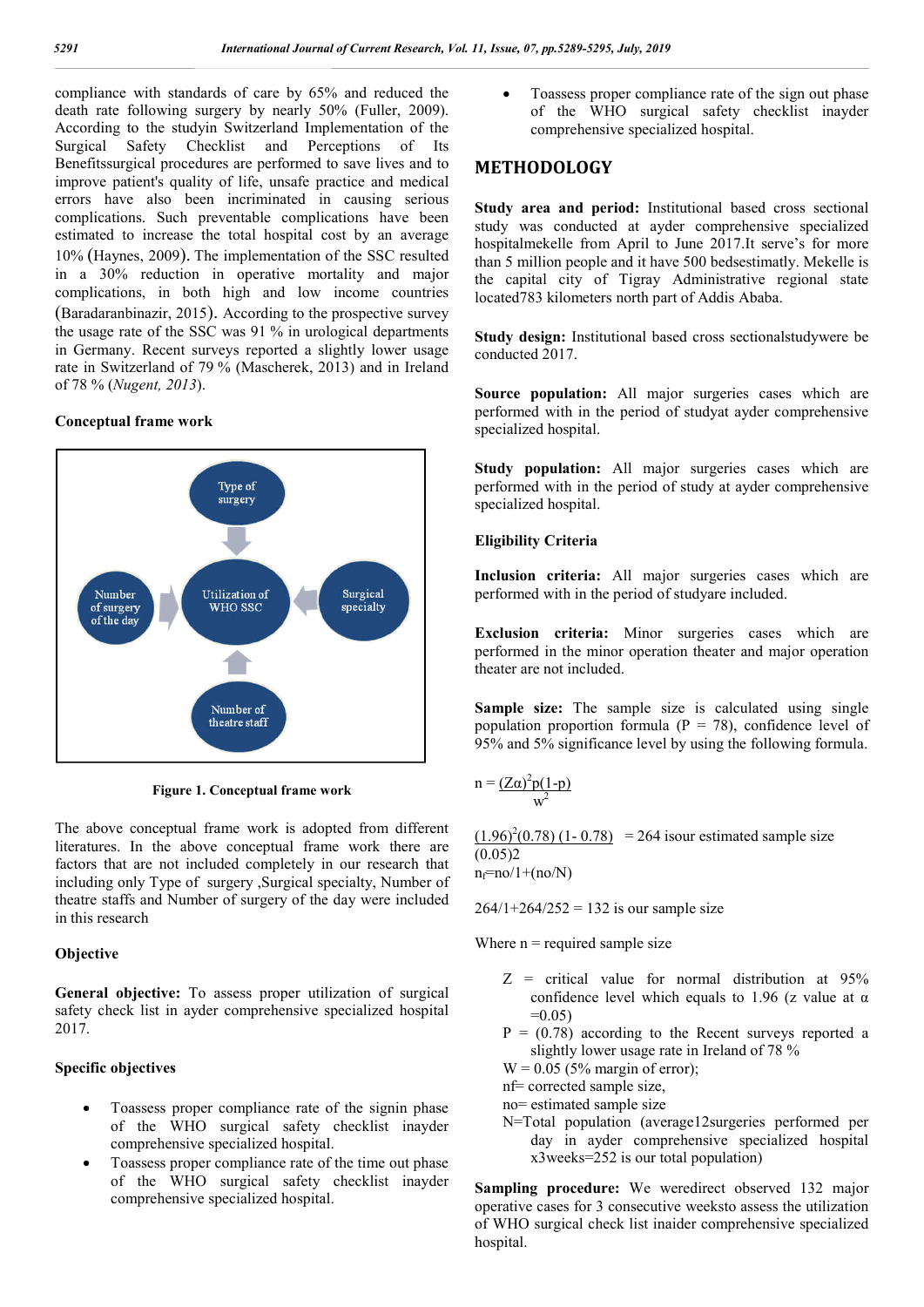#### **Variables**

#### **Dependent variables**

- Sing in
- Time out
- Sing out

### **Independent variables**

- Type of surgery
- Surgical specialty
- Number of theatre staff
- Number of surgery of the day

**Method of Data Collection:** Data was collected through direct observation during the procedure is performed for 3weeks in ayder comprehensive specialized hospital. All the group members were assigned to collect data and daily discussion the overall activities of data collection process.

**Data quality control:** The data was collected through the standard WHO surgical safety check list and overall data collection process before the actual time of data collection. Data were coded, cleaned, entered and analyzed using SPSS Version 20. Descriptive statistic was used to display checklist compliance and completeness rate.

**Data analysis and interpretation:** Data was entered and analyzed using SPSS software (version 20.0). Tables were used to present the results.

#### **Operational definitions**

**WHO surgical safety check list:** The world health organization (WHO) published the WHO surgical safety checklist and implementation manual in 2008 in order to increase the safety of the patients undergoing surgery which is the 19 components in three phases are full filled.

**Sing in:** The first phase of WHO surgical safety check list that is implemented before induction of anaesthesia, ideally with surgeon present, but not essential Verbally verify which is the all (7) components are full filled.

**Time out:** The second phase of WHO surgical safety check list that is implemented after induction and before surgical incision, entire team which is the all(7) components are full filled.

**Sing out:** The third phase of WHO surgical safety check list that is implemented during or immediately after wound closure, before moving the patient out of the operating room, whilst surgeon still present which are the all  $(5)$  components are full filled.

**Utilization:** to use (something) for a particular purpose

**Ethical Consideration:** Ethical clearance and official permission was secured to conduct the study from office of Health Research Ethics Review Committee (HRERC) of College of Health Sciences, Mekelle University and medical director of ayder comprehensive specialized Hospital respectively. After we were get permission from the hospital,

we were communicating with the operation theater head nurses office before starting the study. Confidentiality was assured for all the information observed, no personal identifiers had be used on the observational check list.

**Dissemination of the result:** The result of this study will be submitted to the department of nursing. It will be disseminated also to the concerned bodies accordingly.

# **RESULTS**

**Compliance of use and checklist completeness:** During the study period, 132 operations were performed with spinal and general anesthesia. Checklist was used in 69.7% (92/132) of operations; within used checklists, 2.2 % (2/92) were complete (i.e. all items of the checklist had been 'ticked off') and 97.8 % (90/92) were partially complete (i.e. all items of the checklist have not been 'ticked off'). As a result, the overall compliance and completeness rate were 69.7 and 2.2 % respectively. As shown in Table 1, most checklists were employed during emergency surgery (72 %), and in neurology and plastic surgical specialty (100%) completed.

**Table 1. Surgical Safety Checklist utilization among operated surgical patients at ayder comprehensive specialized hospital, 2017(N = 132)**

| Variable           |              | Use of surgical safety check list |           |  |  |
|--------------------|--------------|-----------------------------------|-----------|--|--|
|                    | $Yes (n=92)$ | No $(n=40)$                       | $(n=132)$ |  |  |
| Types of surgery   |              |                                   |           |  |  |
| Elective           | 74 (69.2)    | 33(30.8)                          | 107(81.1) |  |  |
| Emergency          | 18(72)       | 7(28)                             | 25(18.9)  |  |  |
| Total              | 92(69.7)     | 40(30.3)                          | 132(100)  |  |  |
| Surgical specialty |              |                                   |           |  |  |
| General            | 37(69.8)     | 16(30.2)                          | 53(40.2)  |  |  |
| Ortho              | 16(69.6)     | 7(30.4)                           | 23(17.4)  |  |  |
| Gyn-obs            | 17(85)       | 3(15)                             | 20(15.2)  |  |  |
| Neurology          | 2(100)       | 0(0)                              | 2(1.5)    |  |  |
| <b>ENT</b>         | 6(60)        | 4(40)                             | 10(7.6)   |  |  |
| plastic            | 2(100)       | 0(0)                              | 2(1.5)    |  |  |
| Urology            | 10(55.6)     | 8(44.4)                           | 18(13.6)  |  |  |
| Other              | 2(50)        | 2(50)                             | 4(3)      |  |  |
| Total              | 92(69.7)     | 40(30.3)                          | 132(100)  |  |  |

As shown in Table 2, most checklists were completely employed in to 3&2 respectively, in the other hand partially completed in 4 (75%) of the number of surgery of the day.

**Table 2. WHO surgical safety checklist utilization among number of surgery of the day**

| Numbers of surgery of<br>the day | WHO surgical safety checklist | Total<br>$(n=132)$     |          |          |
|----------------------------------|-------------------------------|------------------------|----------|----------|
|                                  | Completed                     | Partially<br>completed | Not used |          |
|                                  | 0(0)                          | 50(70.4)               | 21(29.6) | 71(53.8) |
| $\overline{c}$                   | 1(2.8)                        | 22(61.1)               | 13(36.1) | 36(27.3) |
| 3                                | 1(5.9)                        | 12(70.6)               | 4(23.5)  | 17(12.9) |
| 4                                | 0(0)                          | 6(75)                  | 2(25)    | 8(6)     |

As shown in Table 3, most checklists were completely employed 2&3 respectively, in the other hand most checklists were missed in category 1(40%).

**Analysis of phases and individual items of the checklists:**  The analysis included 92 surgical procedures. Overall, 92 checklists were handed in and 1748 items were analyzed to find out which items were most commonly used/missed. From these check items evaluated, 18.1 % (317/1748) were missed. The most frequently missed checklist items were item 19 (85 times), 14 (83 times) and 7 (26 times) that state "surgeon, anesthesia professional and nurse review the key concerns for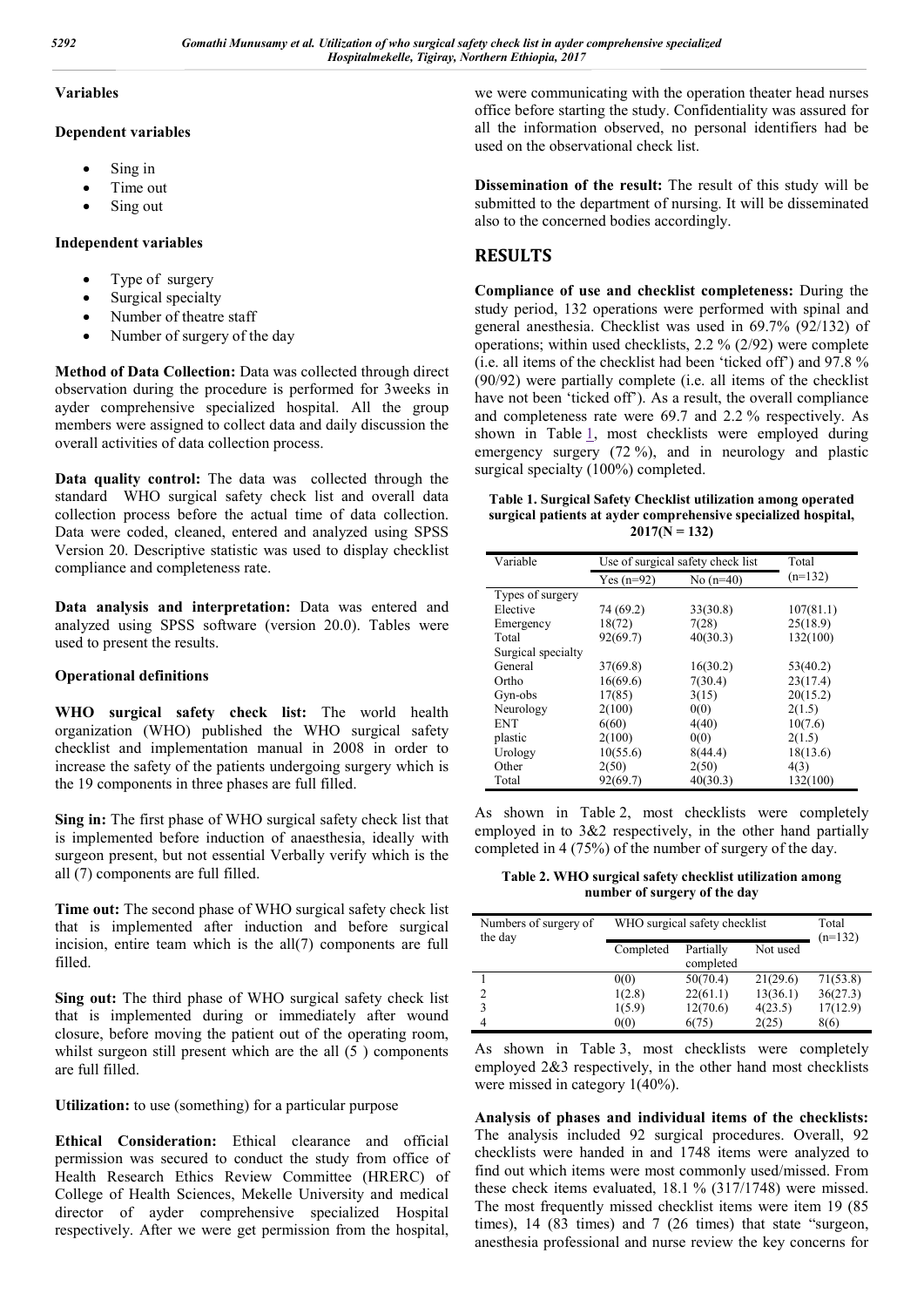recovery and management of this patient", whether essential imaging displayed" and whether the patient have arisk of blood loss >500 ml and require blood or not respectively (Table 2). The sign-in, time-out and sign-out were missed in 7.8 % (50/644), 21.4 % (138/644) and 28% (129/460) respectively.

Confirmation of how specimen is labeled and Confirmation of any equipment problems to be addressed 87% of the cases. On the other hand, the surgical teams discussed the main concerns of recovery room condition and patient management in 7.6 % of cases (Table 4).

|  |  | Table 3. WHO surgical safety checklist utilization among number of theatre staffs |  |  |
|--|--|-----------------------------------------------------------------------------------|--|--|
|  |  |                                                                                   |  |  |

| Numbers of theatre staff categories | Category   | WHO surgical safety checklist | Total $(n=132)$     |          |          |
|-------------------------------------|------------|-------------------------------|---------------------|----------|----------|
|                                     |            | Completed                     | Partially completed | Not used |          |
| $4-6$                               | Category 1 | 0(0)                          | 21(60)              | 14(40)   | 35(26.5) |
| 7-9                                 | Category 2 | 1(1.5)                        | 52(76.5)            | 15(22)   | 68(51.5) |
| 10-12                               | Category 3 | 1(3.4)                        | 17(58.6)            | 11(37.9) | 29(22)   |

| Item no  | Checklist items                                                          | Number of times missing | $\frac{0}{0}$ |
|----------|--------------------------------------------------------------------------|-------------------------|---------------|
| Sign in  |                                                                          |                         |               |
| 1.       | Has the patient confirmed his/her identity, site, procedure and consent? | 1                       | 0.3           |
| 2.       | Is the site marked?                                                      | 10                      | 3.2           |
| 3.       | Anesthesia safety check complete?                                        | 6                       | 1.9           |
| 4.       | Pulse oximeter on patient and functioning                                | 2                       | 0.6           |
| 5.       | Does the patient have a known allergy?                                   | 3                       | 0.9           |
| 6.       | Does the patient have a difficult airway or aspiration risk?             | 2                       | 0.6           |
| 7.       | Is risk of blood loss >500 ml and require blood?                         | 26                      | 8.2           |
| Subtotal |                                                                          | 50                      | 15.8          |
| Time out |                                                                          |                         |               |
| 8.       | Confirm all tem members have introduced themselves by name and role      | 20                      | 6.3           |
| 9.       | Confirm the patient's name, procedure and site of incision               | 9                       | 2.8           |
| 10.      | Anticipated critical events: surgeon reviews                             | 5                       | 1.6           |
| 11.      | Anticipated critical events: anesthesia team reviews                     |                         | 1.6           |
| 12.      | Anticipated critical events: nursing team reviews                        | 5                       | 1.6           |
| 13.      | Has antibiotic prophylaxis been given within the last 60 min?            | 11                      | 3.5           |
| 14.      | Is essential imaging displayed                                           | 83                      | 26.2          |
| Subtotal |                                                                          | 138                     | 43.5          |
| Sign out |                                                                          |                         |               |
| 15.      | Nurse verbally confirms name of procedure                                | 10                      | 3.2           |
| 16.      | That Instruments, sponges and needle counts are correct                  | 10                      | 3.2           |
| 17.      | Confirmation of how specimen is labeled                                  | 12                      | 3.8           |
| 18.      | Confirmation of any equipment problems to be addressed                   | 12                      | 3.8           |
| 19.      | What are the key concerns for recovery and management of this patient?   | 85                      | 26.8          |
| Subtotal |                                                                          | 129                     | 40.7          |
| Total    |                                                                          | 317                     | 100           |

| Table 4. Missing items in Checklists at ayder comprehensive specialized hospital, April-June 2017 Ethiopia |  |  |  |
|------------------------------------------------------------------------------------------------------------|--|--|--|
|                                                                                                            |  |  |  |

**Before induction (sign-in period):** In this period, 99 % of the patients were confirmed on his/her identity, site, procedure and consent. Site marking was confirmed 89%. Anesthetic machines, equipments and drugs were checked in 93.5 % of the cases. Oxygen saturation measurement instrument, pulse oximetry, was attached to the patient and was functional in 98% cases. Every case was assessed for potential drug allergy (97%); difficult airway, risk of aspiration (98 %) and anticipated blood loss (71.7%). In line with these, appropriate protective measures were taken for every identified risk which was reminded by the checklist (Table 4).

**Before skin incision (time-out period):** Surgical teams were introduced themselves by name and role in only 78.3 % of the cases. But the patient's identity, operative site, and type of procedure performed were confirmed in 90.2 % of the cases. 94.6 % of the cases were anticipated critical events reviewed by surgeon, anaesthesia and nurses by the checklist and 88% of the cases antibiotic prophylaxis was administered 1 h before incision (Table 4).

**Before patient left operating room (sign-out period):** In sign-out period, the result depicted that nurses verbally confirmed the names of performed procedure in 89.1 % of the cases. But materials used for the operations were counted before the closure of the incision in 89.1 % of the cases.

### **DISCUSSION**

The implementation of a checklist is intended to improve the outcome of surgical care and thus the quality of care in general (Hedden, 2004). Nevertheless, the findings of this study showed thatslightly lower usage rate (69.7%) from that of Recent surveys reported a slightly lower usage rate in Switzerland of 79 % (Mascherek*,* 2013) and in Ireland of 78 % (*Nugent, 2013*). Sign-in period was relatively administered in a higher rate  $(92.2\%)$ , of which the greatest fulfillment was verbally confirms with the patient his or her identity, the type of procedure planned, the site of surgery and that consent for surgery has been given.this step is essential for ensuring that the team does not operate on the wrong patient or site or perform the wrong procedure (WHO, 2008). Moreover, functional pulse oximetrywas attached and aspiration risk, anticipation of a difficult airway was tick off in the majority of the cases which helps to detect desaturation and aspiration riskat the early stage. In contrast, items of, allergic history, anaesthesia safety checklist,site marked and estimated blood loss were found unchecked in most cases, all of them could lead to loss of life (Nongyao, 2012). Surgical team communication is one of the key intentions of the WHO Surgical Safety Checklist (Lingard, 2005). In Time-out period, surgical teams are expected to introduce each other by name and functional role. Nevertheless, the findings of this study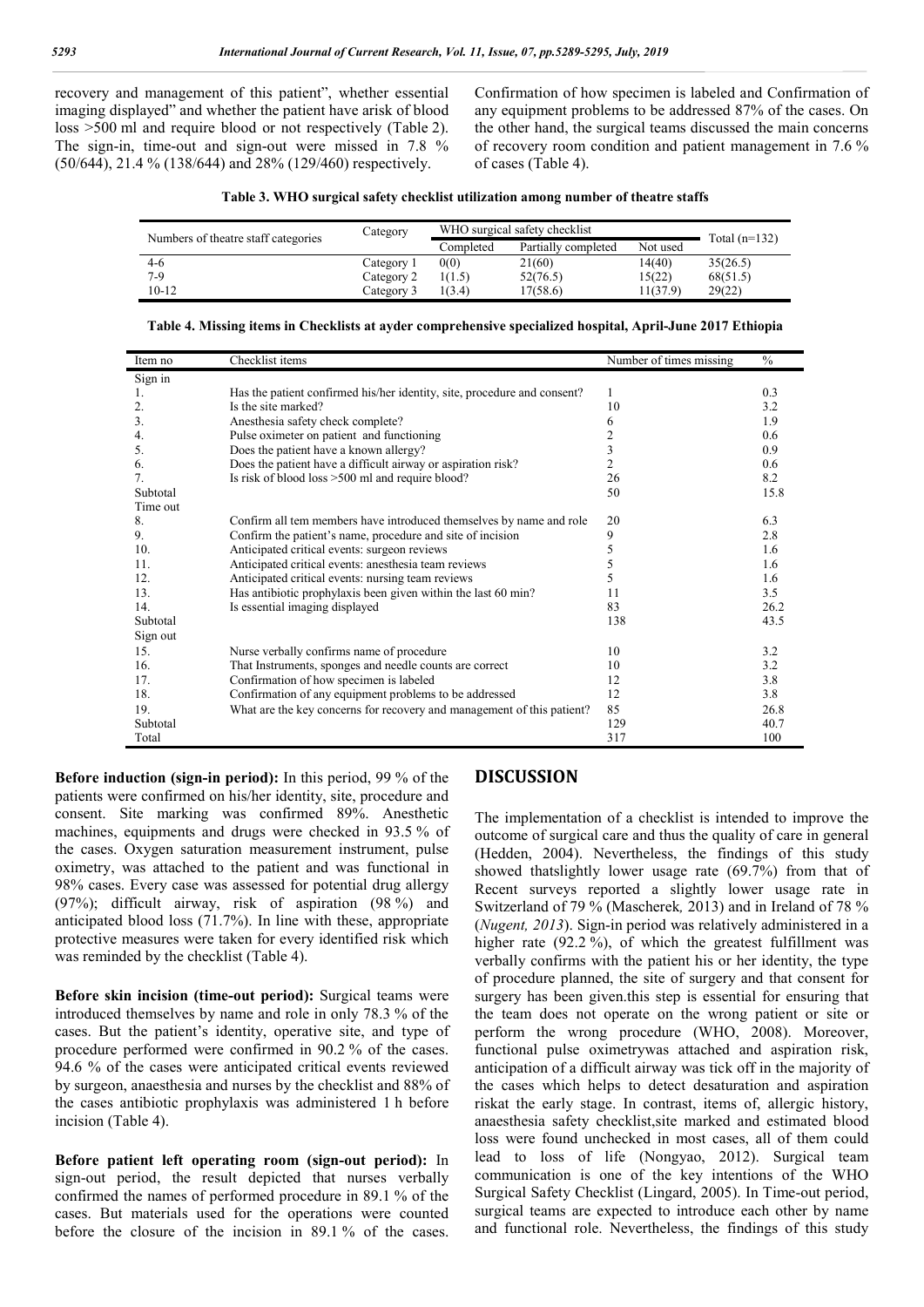showed that only 78.3 % of team members were introduced themselves by names and roles. The reason might be explained by surgical teams were communicated and introduced themselves for a long period of time in their practical place. Moreover, people often introduce each other only during the first contact. In this respect, many studies depicted that serious complications could occur when there are unsuccessful communication and cooperation among the surgical team members (Mishra, 2008). In this study finding, Sign-out period was poorly performed (72 %) compared with other sections. The potential causes for this period could be tightly preoccupied surgical teams (nursing teams with final instrument count, processing and preparation for the next case, surgical and anesthetic teams with patient extubation, oxygen preparation in recovery room, procedure note writing and patient transfer) during that procedure. Communication errors are the most common cause of adverse events in healthcare. For instance, information does not reach the right person, or is inaccurate, or issues remain unresolved until they become critical. In the operating theatre, this leads to mistakes, inefficient use of resources, wasted equipment, frustration, poor morale and delays (De Leval, 2000). This problem was in line with current study finding, missing of WHO surgical safety checklist in the operation room is one sources of communication error. Literature indicates that over time, compliance of surgical staff is good but needs follow up and sustained education sessions including meetings to review and address the barriers in a comprehensive way (Haynes, 2011 and Hancorn, 2010).

**Limitation of the study:** This study has some limitations. It was conducted in only one setting and in a brief period of time which comprise of relatively small sample; therefore, the results might not be applicable to other settings throughout the country.

#### **Conclusion and recommendations**

Despite checklist was not used in all operations, all the three parts (all items) of the checklist had not been completed 'ticked off' in majority of the operations among those who utilized the checklist. As a result, the completeness rate was low but the overall compliance rate was good. The present study did not assess outcomes, but it is assumed that poor compliance puts patients at risk. Sign-in period were performed in satisfactory manner The time out and Sign-out section was clearly seen as more difficult, and less important, to complete than other sections. Regular and appropriate implementation of checklist is used as a tool for improving team communication; strengthening teamwork and improving patient safety. On top that, to amplify consistency, the active team members should be motivated to utilize the checklist during their work practice regularly. Awareness creation should be in place especially for new nursing/anesthetic staffs because of high turnover. Moreover, conducting regular audit of checklist utilization, offering regular refreshment and multidisciplinary training to improve communication may increase the rates of completeness with the checklist. Supplementary training and attention to actual checklist use would be indicated to ensure that this valuable tool could be used more routinely.

# **REFERENCES**

Anderson O, Davis R, Hanna GB, Vincent CA. Surgical adverse events: a systematic review. Am J Surg. 2013; 206 (2): 253–

62. Doi:10.1016/j.amjsurg.2012.11.009.View Article Pub MedGoogle Scholar http://www.nrls.npsa.nhs. uk/resources/collections/quarterly-data-summaries/ ?entryid45=135410.

- Aveling EL, McCulloch P, Dixon-Woods M. A qualititative study comparing experiences of the surgical safety checklist in hospitalsin high-income and low-income countries BMJ Open 2013; 3:e003039
- Baradaranbinazir M, Alizadeh M, Jabbaribayrami H, AzhoughR,Movassaghi R, Nikasa P. The effect of a modified world healthorganization surgical safety checklist on postoperative complications in a tertiary hospital in Iran. Iranian J Public Health 2015; 44: 292-294
- Bosk CL, Dixon-Woods M, Goeschel CA, Pronovost PJ. Reality check for checklists. Lancet. 2009; 374:444–445. doi:
- 10.1016/S0140-6736(09)61440-9. [PubMed] [Cross Ref] Conley DM, Singer SJ, Edmondson L, GawandeAA.Effective surgical safety checklist implementation. J Am CollSurg 2011; 212: 873-879
- De Leval MR, Carthey J, Wright DJ, Farewell VT, Reason JT. Human factors and cardiac surgery: a multi-center study. J ThoracCardiovasc Surg. 2000;119:661–672. doi: 10.1016/S0022-5223(00)70006-7. [PubMed] [Cross Ref]
- De Vries EN, Ramrattan MA, Smorenburg SM, Gouma DJ, Boermeester MA. The incidence and nature of in-hospital adverse events: a systematic review. QualSaf Health Care. 2008; 17(3):216-23.
- DeVries EN, Prins HA, Crolla RM, den Outer AJ, van Andel G, van Helden SH, *et al.* Effect of a comprehensive surgical safety system on patient outcomes. N Engl J Med. 2010; 363(20):1928–37. Doi:10.1056/ NEJMsa0911535.View ArticlePubMedGoogle Scholar
- Dimick JB, Chen SL, Taheri PA, Henderson WG, Khuri SF, Campbell Jr DA. Hospital costs associated with surgical complications: a report from the private-sector National Surgical Quality Improvement Program*. J Am Coll Surg*. 2004; 199(4):531–7. Doi:10.1016/j.jamcollsurg.2004.05.276.View

ArticlePubMedGoogle Scholar

- Einav Y, Gopher D, Kara I, Ben-Yosef O, Lawn M, Lauffer N, etal. Preoperative briefing in the operating Papaspyros S, Javangula KC, Adiluri RK, O'Regan DJ. Briefing and debriefing in the cardiac perating room Analysis of impact on theatre team attitude and patient safety InteractCardiovascThoracSurg 2010; 10: 43-47
- Federal Democratic Republic of Ethiopia Ministry of Health. Ethiopian Hospital reform implementation guidelines; 2010. http://www.nationalplanningcycles.org/planning-cycle/ETH. Accessed 2 January 2013.
- Fourcade A, Blache JL, Grenier C, Bourgain JL, MinvielleE.Barriers to staff adoption of a surgical safety checklist. BMJQualSaf 2012; 21: 191-197
- Fuller RL, McCullough EC, Bao MZ, Averill RF (2009) Estimating the costs of potentially preventable hospital acquired complications. Health Care Financ Rev 30: 17–32.
- Ginsburg LR, Tregunno D, Norton PG, Mitchell JI, Howley H. Not another safety culture survey: using the Canadian patient safety climate survey (CAN-PSCS) to measure provider perceptions of PSC across health settings. BMJ QualSaf. 2013;1–9. [PMC free article] [PubMed]
- Girard NJ. The view from the other side. AORN J. 2007; 86:545– 546. doi:10.1016/j.aorn. 2007.09.002. [PubMed] [Cross Ref]
- Hancorn K, Blair S. Checklist culture: who needs changing? BMJ. 2010;340:90–99. doi: 10.1136/bmj.c909. [PubMed] [Cross Ref
- Haynes AB, *et al.* Safe Surgery Saves Lives Study Group: a Surgical Safety Checklist to reduce morbidity and mortality